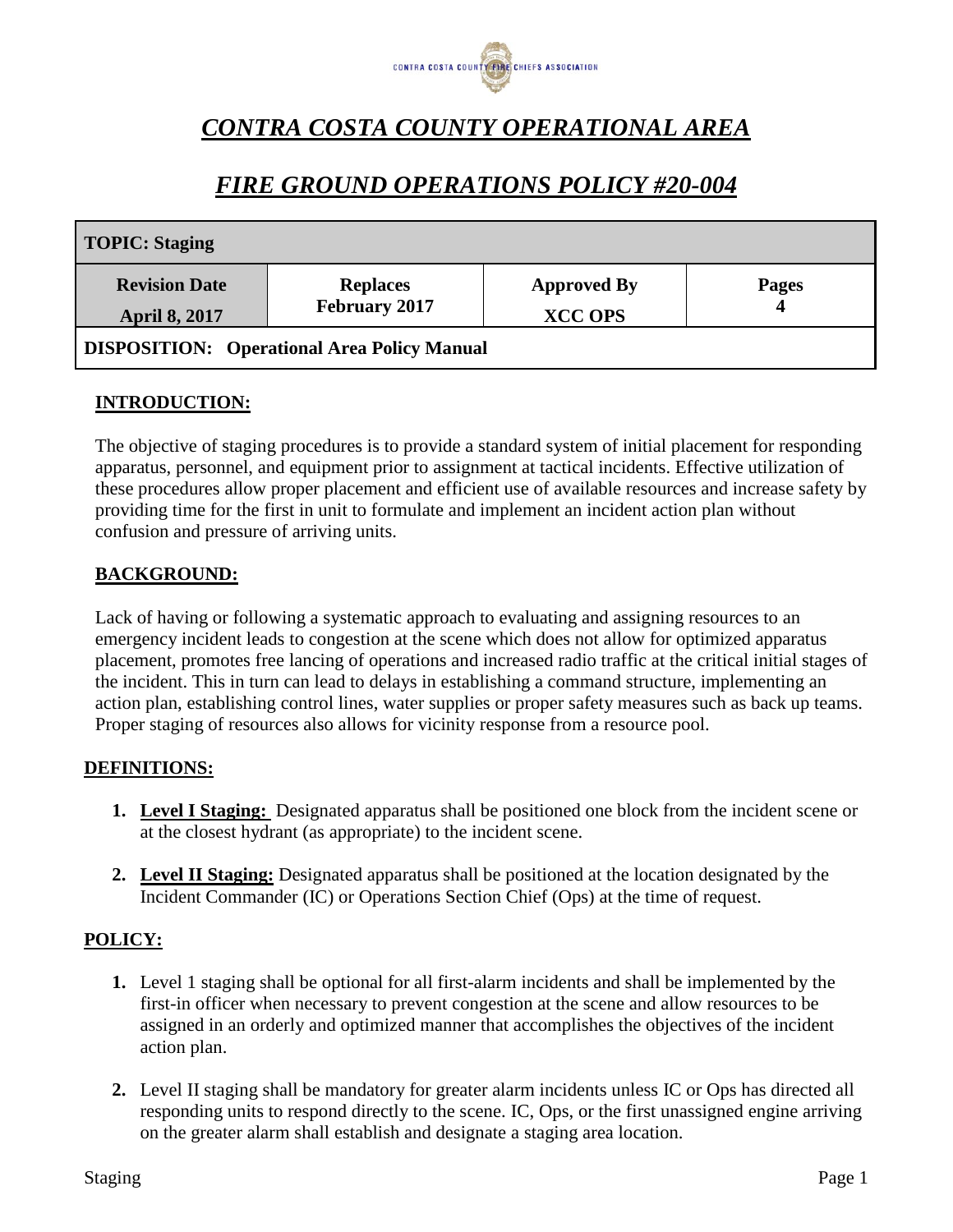#### **PROCEDURE:**



#### **1. Level I Staging**

- **B.** When determined necessary, the first-in officer shall announce the implementation of Level I Staging. (*Example*: "CON Fire, Lone Tree IC, Advise responding units to Level I stage").
- **C.** The Dispatch Center should repeat this information to all responding units and enter a note into the CAD (computer aided dispatch system).
- **D.** First due Engine, Truck, and Battalion Chief shall respond directly into the scene unless directed otherwise.
- **E.** All other apparatus shall stage one block from the scene or at closest hydrant, as appropriate.
- **F.** Company Officers on staged apparatus shall announce when staged on the appropriate radio frequencies. Engines standing by at a hydrant, will announce this action.
- **G.** Position staged apparatus with consideration for the possible need to reposition, provide a vicinity response, and/or allow passage of other apparatus (*Example*: incoming Truck company).

#### **2. Level II Staging**

- **A.** IC's should designate a Staging Area location at the time they request a greater alarm(s). Dispatchers shall repeat this information and enter the staging area location in CAD.
- **B.** If the IC or Ops has not designated a Staging Area location, the first arriving unassigned engine on the greater alarm shall announce the staging area location and name.(**Example**: "Sun Valley IC, CON Fire. Engine 10 has established Sun Valley Staging in the parking lot south of Sears, just off Willow Pass Road"
- **C.** Single Staging Areas are named for the incident (**"**Treat Staging**"**, **"**Willow Pass Staging**"**). If additional Staging Areas are required, IC or Ops designates each Staging Area individually using name of a geographical landmark such as a street or location to easily identify each location (**"**Mitchell Canyon Staging**"**).
- **D.** All apparatus and personnel at the Staging Area(s) shall be available for an immediate assignment unless otherwise directed.

#### **3. Staging for EMS Calls**

- **A.** Officers shall communicate staging locations for EMS calls so Medic Units can stage in the same location.
- **B.** Fire companies and medic units should proceed together into scenes that have required staging to maximize personnel safety.